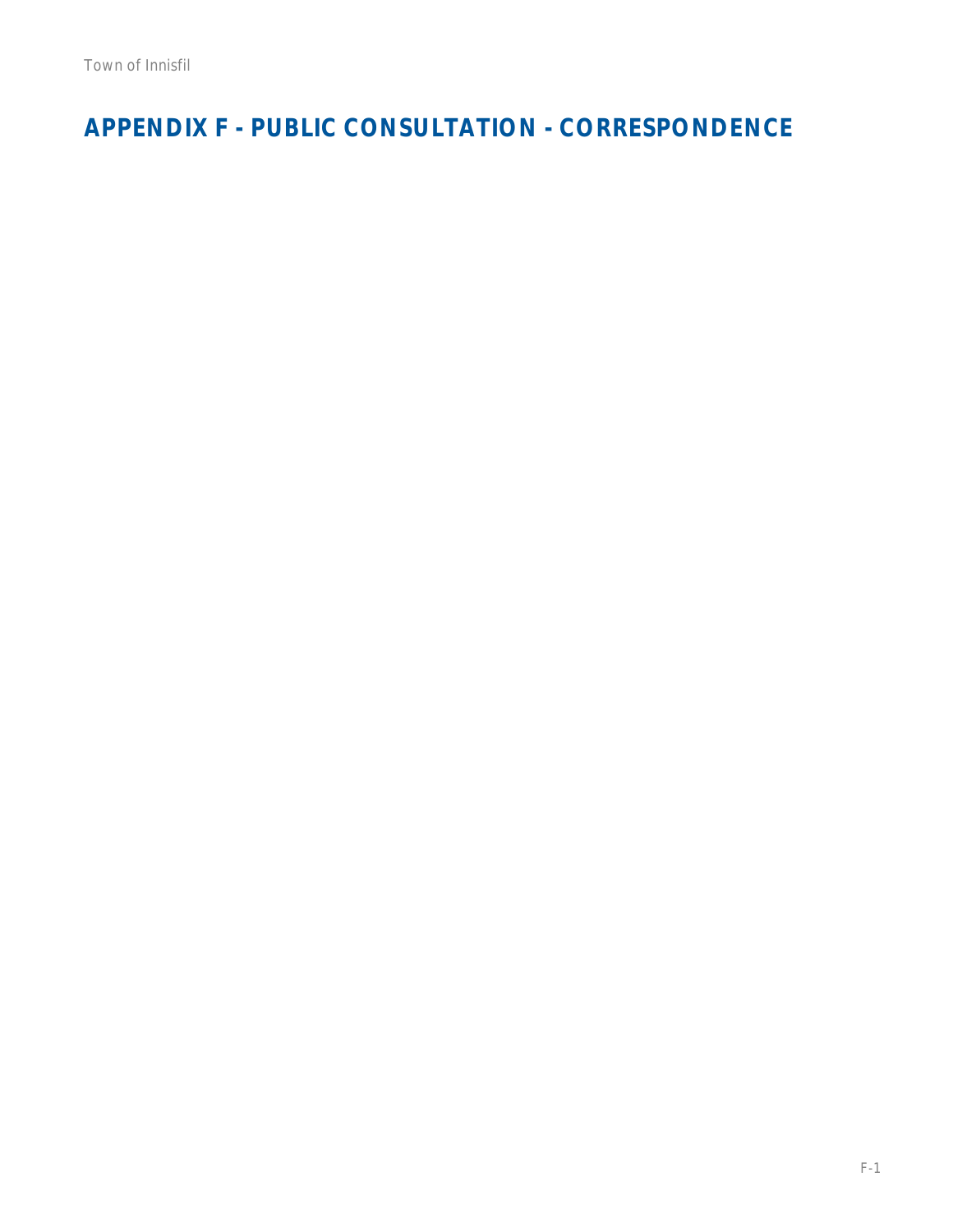| From:           | Barboza, Karla (MTCS)                                                           |
|-----------------|---------------------------------------------------------------------------------|
| Sent:           | Tuesday, November 19, 2019 9:42 AM                                              |
| To:             | Andrea LaPlante                                                                 |
| Cc:             | Minkin, Dan (MTCS)                                                              |
| Subject:        | FW: Class Environmental Assessment - 7th Line Storm Drainage Outlet - Notice of |
|                 | Addendum (MHSTCI File 0011772)                                                  |
| Attachments:    | ltr_20185229_NoAddendum.pdf                                                     |
| Follow Up Flag: | Follow up                                                                       |
| Flag Status:    | Flagged                                                                         |

#### Hi Andrea,

Thanks for sending the notice of Addendum for the 7<sup>th</sup> Line Storm Drainage Outlet to the (now) Ministry of Heritage, Sport, Tourism and Culture Industries (MHSTCI).

Dan Minkin, MHSTCI Heritage Planner, is assigned to this file – 0011772. Is it possible to send an electronic copy of the approved 2007 EA Report to both Dan and I? We would like to understand what has been done for the cultural heritage environment to date. This will assist in preparing our preliminary comments and advice.

Thanks in advance, Karla

**Karla Barboza MCIP, RPP, CAHP**| (A) Team Lead, Heritage Ministry of Heritage, Sport, Tourism and Culture Industries Culture Division| Programs and Services Branch | Heritage Planning Unit

**From:** Andrea LaPlante <laplantea@ae.ca> **Sent:** November-15-19 1:59 PM **Subject:** Class Environmental Assessment - 7th Line Storm Drainage Outlet - Notice of Addendum

Good afternoon,

On behalf of the Town of Innisfil, Associated Engineering Ltd. is undertaking the Municipal Class Environmental Assessment Addendum for the 7<sup>th</sup> Line Storm Drainage Outlet. Please find attached both a letter and the Notice of Addendum providing details of the study.

If you have received this email in error or do not wish to remain on the Study contact list please respond to this email informing the Study team.

Kind regards,

**Andrea LaPlante,** P.Eng. Environmental Assessment Coordinator **Associated Engineering (Ont.) Ltd.** Suite 300 – 509 Glendale Ave East, Niagara-on-the-Lake, ON L0S 1J0 Tel: 905.346.0990 | Dir: 289-434-4804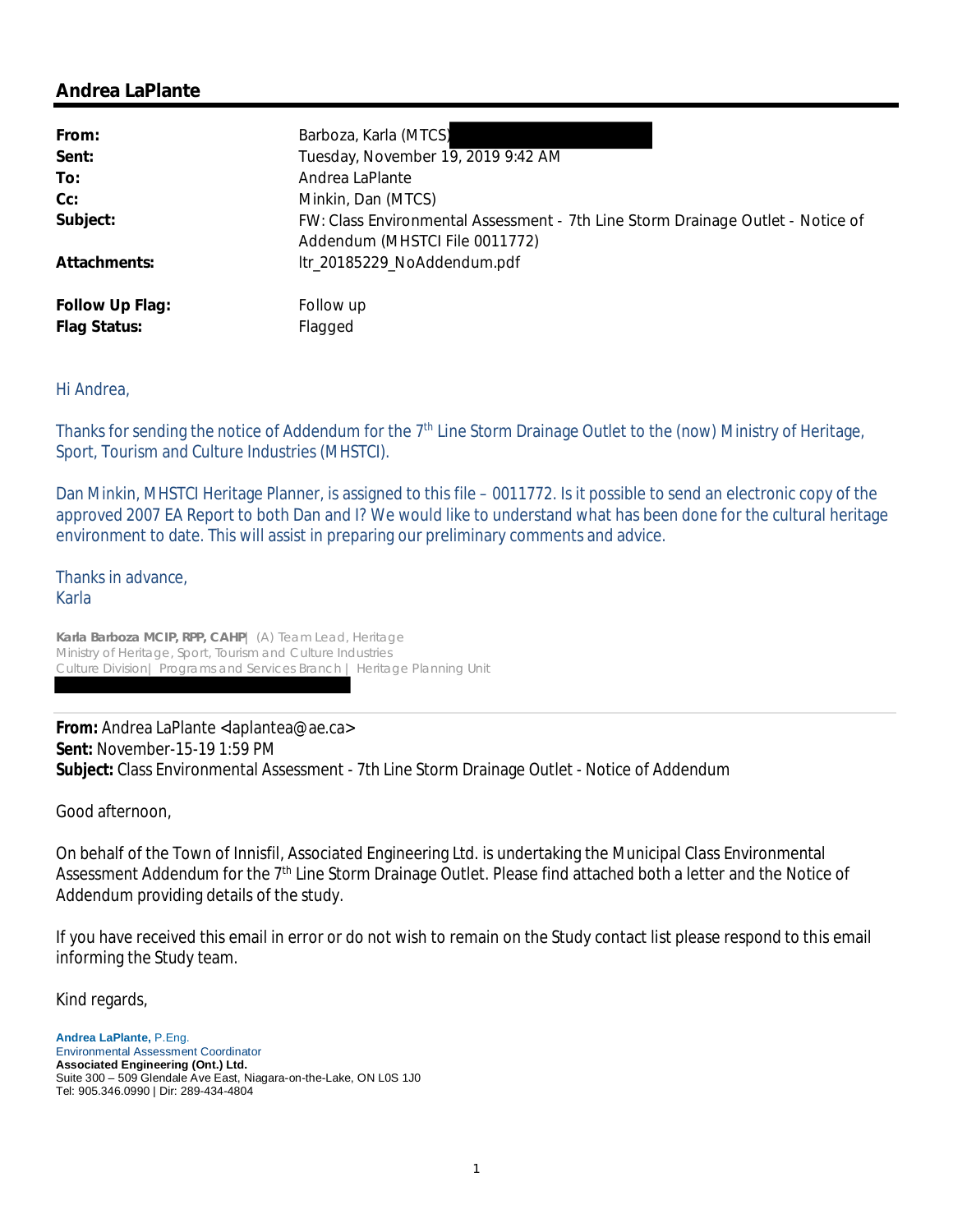

You may unsubscribe from Associated's electronic communications at any time.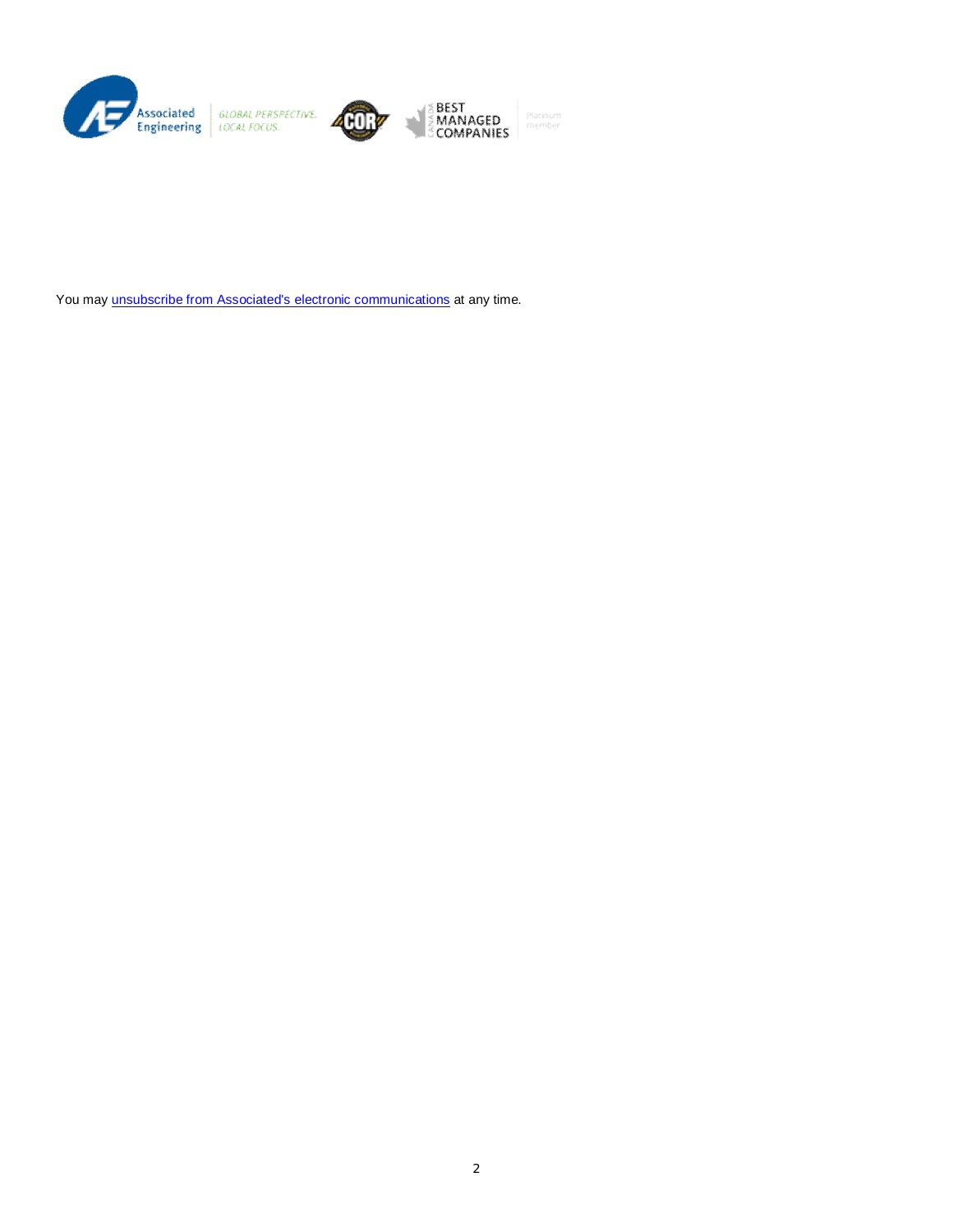| From:           | EA Notices to CRegion (MECP) <eanotification.cregion@ontario.ca></eanotification.cregion@ontario.ca> |
|-----------------|------------------------------------------------------------------------------------------------------|
| Sent:           | Tuesday, November 26, 2019 11:41 AM                                                                  |
| To:             | Andrea LaPlante                                                                                      |
| Cc:             | Sarvejit Nagi; Amber Leal; Martin, Paul (MECP)                                                       |
| Subject:        | RE: Town of Innisfil, MEA Class EA Addendum, 7th Line Storm Drainage Outlet                          |
| Follow Up Flag: | Follow up                                                                                            |
| Flag Status:    | Flagged                                                                                              |

Andrea,

The ministry staff has reviewed the information provided and recommends that the following communities be contacted as they may have an interest in the project:

- Chippewas of Georgina Island
- Chippewas of Rama First Nation (Chippewas of Mnjikaning)
- **Beausoleil First Nation** 
	- o For the above three Williams Treaties communities, please cc all correspondence to Karry Sandy McKenzie, Williams Treaties First Nations Process Co-ordinator, inquiries@williamstreatiesfirstnations.ca
- Huron-Wendat Nation (if there is potential for the project to impact archeological resources)
- Métis Nation of Ontario, MNO Georgian Bay Métis Council
	- § please cc Métis Nation of Ontario (MNO) consultations@metisnation.org on any correspondence going to the Councils

Nothing in the above guidance should prevent the Town from reaching out to other Indigenous communities and/or organizations that they understand may have an interest in the project.

Please be aware that the above guidance may change as new information becomes available on project impacts and/or communities' areas of interest.

Please do not hesitate to contact us if there is any additional information we can provide or if you would like to discuss the above.

Thank you,

Chunmei Liu | Environmental Resource Planner | Environmental Assessment Coordinator |Central Region, Ontario Ministry of the Environment, Conservation and Parks

**From:** Andrea LaPlante <laplantea@ae.ca> **Sent:** November-15-19 1:41 PM **To:** EA Notices to CRegion (MECP) <eanotification.cregion@ontario.ca> Cc: Sarvejit Nagi <nagis@ae.ca>; Amber Leal <aleal@innisfil.ca> **Subject:** Town of Innisfil, MEA Class EA Addendum, 7th Line Storm Drainage Outlet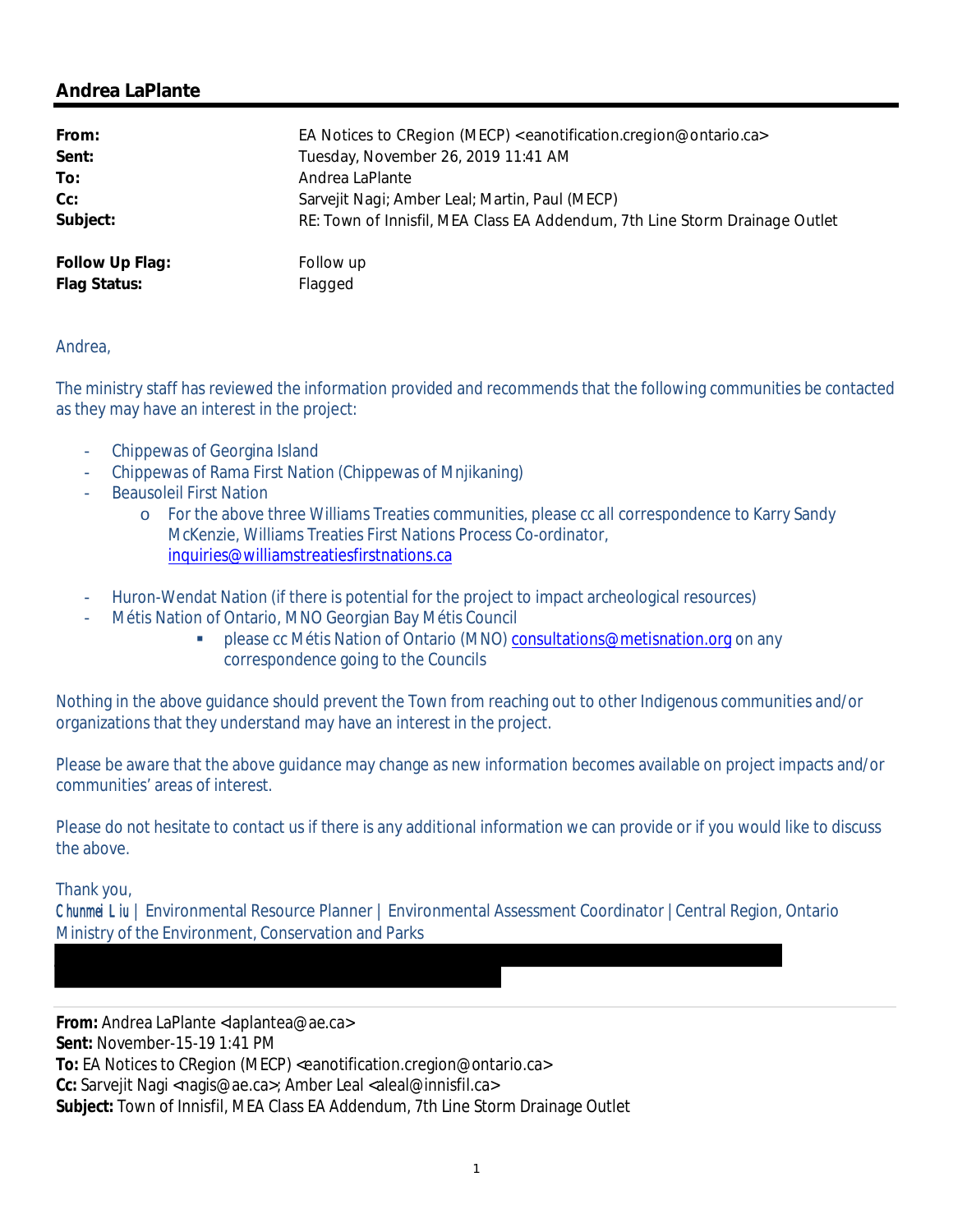Associated Engineering (AE) has been retained by the Town of Innisfil to assist with the completion of a Municipal Class Environmental Assessment (EA) Addendum for the previously completed (2007) Schedule B Class EA to assess improvements to the drainage capacity of Watercourse No. 5. An Addendum has been initiated due to the lapse in time and the determination that the recommended solution is no longer applicable.

In addition to providing Notice of Addendum, I am requesting a list of potentially affected Indigenous/First Nation communities to be consulted for this study.

Please contact me if you have any questions.

Regards

**Andrea LaPlante,** P.Eng. Environmental Assessment Coordinator **Associated Engineering (Ont.) Ltd.** Suite 300 – 509 Glendale Ave East, Niagara-on-the-Lake, ON L0S 1J0 Tel: 905.346.0990 | Dir: 289-434-4804



You may unsubscribe from Associated's electronic communications at any time.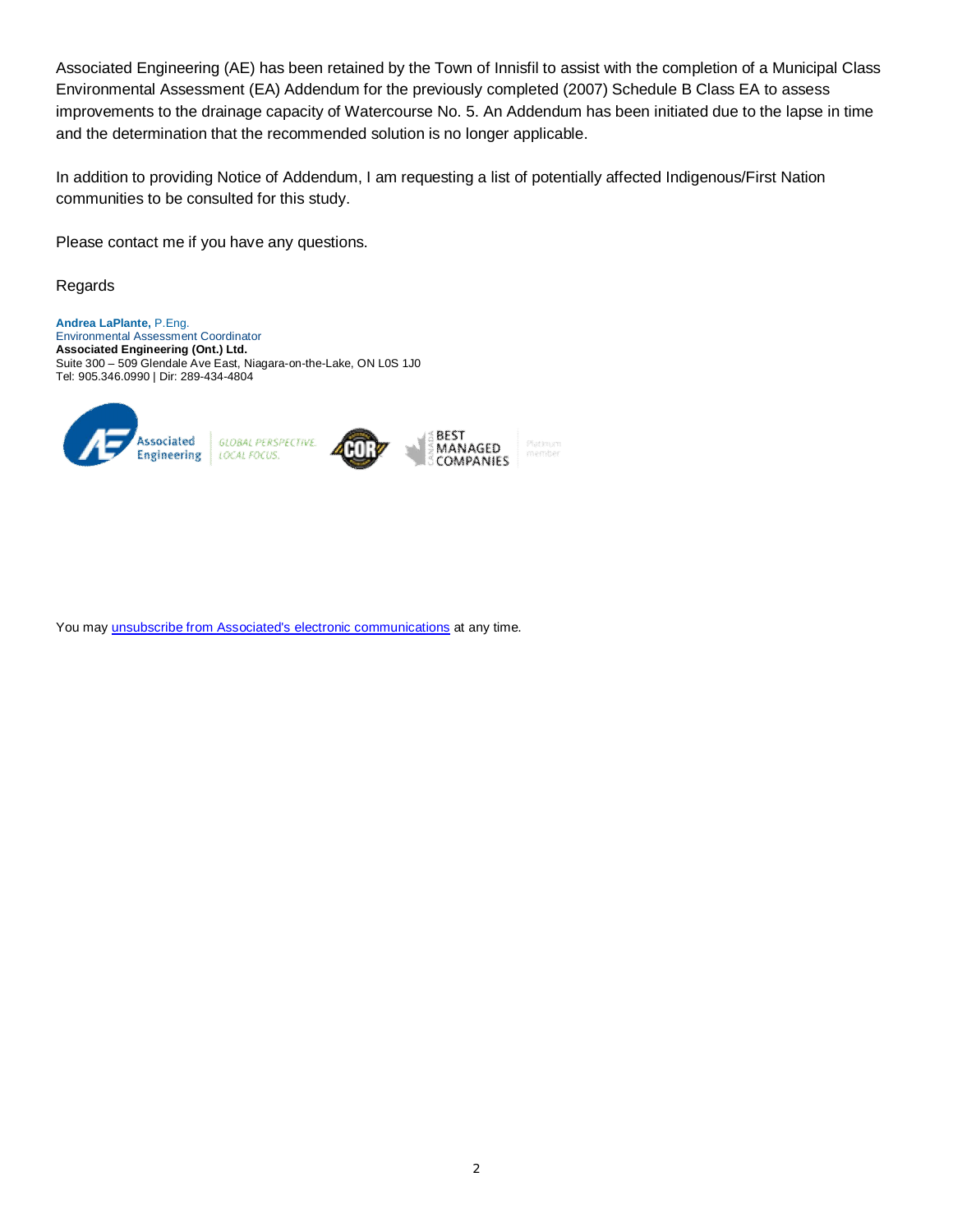

*CAPITAL ENGINEERING*

Date: November 15<sup>th</sup>, 2019

# *Re: RDS61 Cross Street Culvert Improvements*

Dear Resident,

In 2018, the Town of Innisfil (the Town) initiated the design process for improvements related to the culvert crossing on Cross Street, see below.



Throughout the design phase, it has been determined that the issues relating to flooding, direction of water and property access would only be slightly improved by moving forward with the preferred alternative of replacing the culvert structure which is in good condition.

Due to the recommendation of not moving forward with the culvert replacement, the Town will be initiating an addendum to the Environmental Assessment (EA) that was originally conducted in 2007.

The Town will be following up with a Notice of Project Commencement that will reopen the EA and review the preferred alternatives.

At this time, the Town is requesting your assistance in providing feedback to help us obtain a complete picture of the issues that could be improved.

**The Town has created a short survey that can be found at getinvolvedinnisfil.ca/culverts.** If you cannot complete the survey online, please contact the Town for an alternate format.

Please submit your responses by December 6<sup>th</sup>, 2019.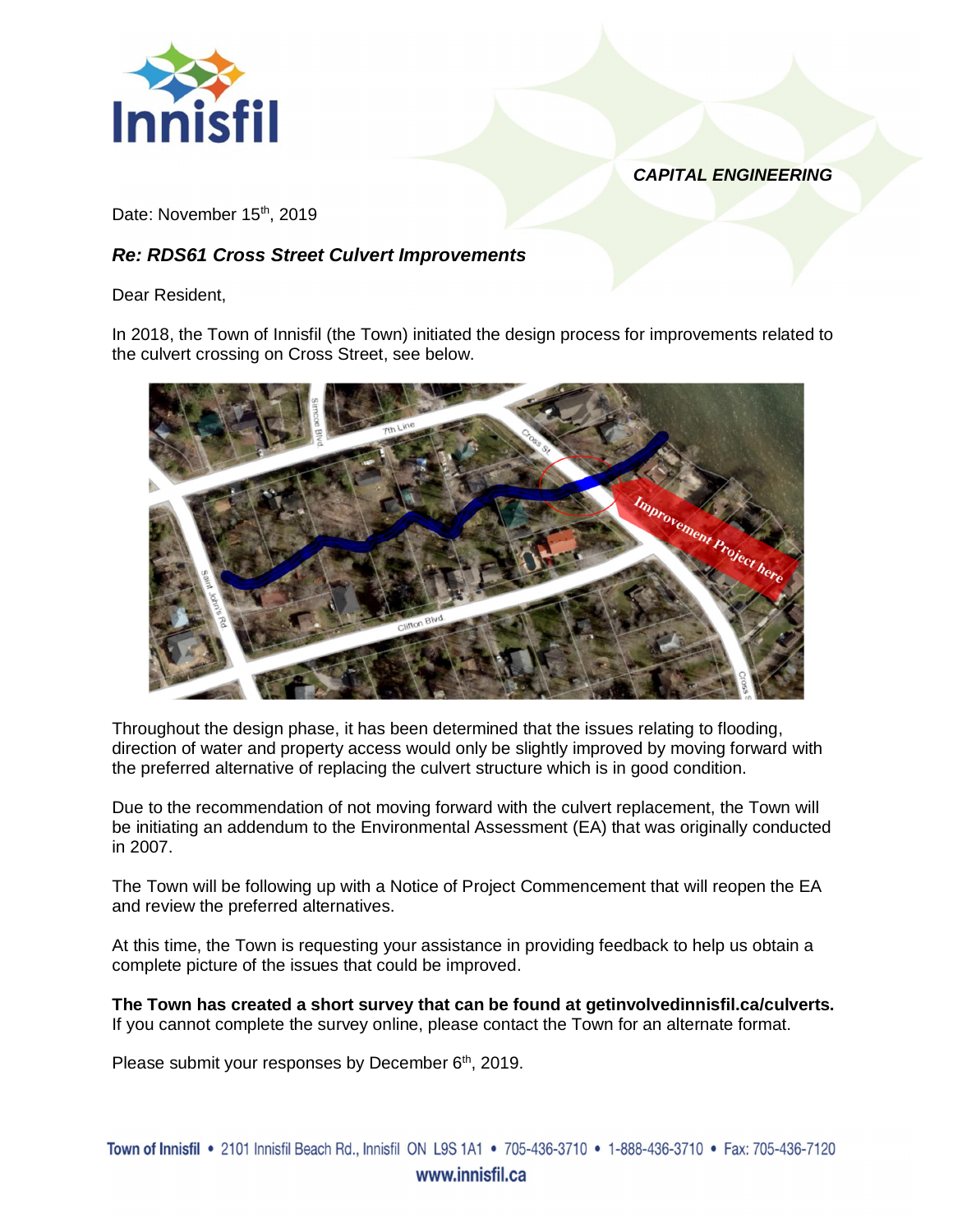If you do not have access to the internet, we have included the questions on the back of this letter, please feel free to drop off the filled out form at the Town Hall Customer Service counter.

We thank you for the time you have taken out of your day to answer the questions found in the link above.

If you have any questions or concerns about the above, please do not hesitate to contact me.

**Amber Leal**, B.Sc., C.E.T. Capital Project Manager aleal@innisfil.ca 705-436-3740, Ext. 3246 1-888-436-3710 (toll free) 705-220-3543 (cell) 705-436-7120 (fax)

**Town of Innisfil** 2101 Innisfil Beach Road Innisfil ON L9S 1A1 www.innisfil.ca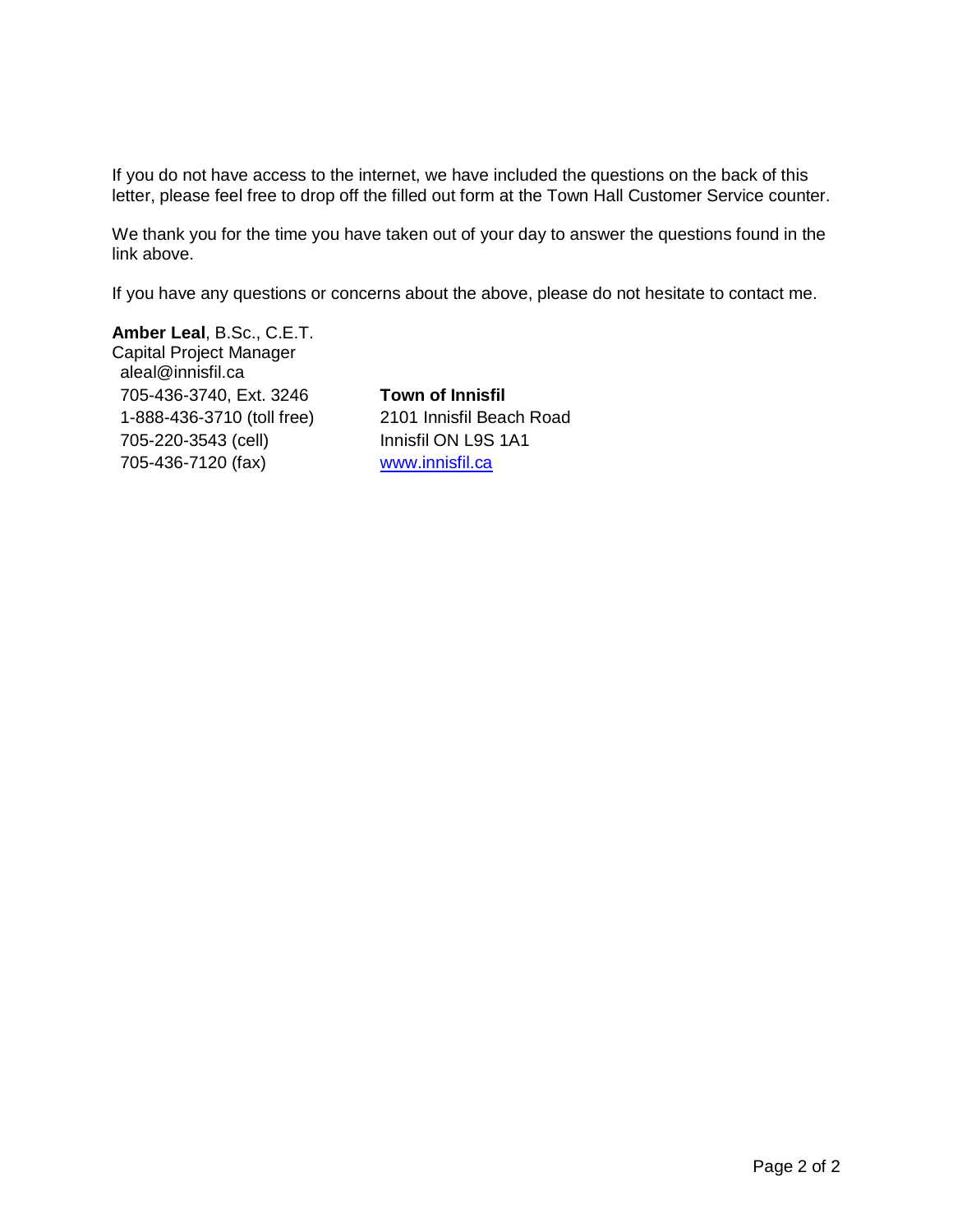# Phone Record

**November 21, 2019 @ 1pm**



Record by: Andrea LaPlante

Re: Cross Street Culvert EA Addendum

Notes:

- Has been wondering what happened to previous study completed to address flooding from severe storms, etc.
- Received Notice of Addendum via email (stakeholder email blast by Andrea L)
- 2 winters previous had flooding
	- o Not severe but 12-18 inches high water
	- o Could see high water marks on cottage
- · Is not permanent resident; seasonal cottage
- Last year/this past spring (Spring 2019) had very high water; however, had no damage from flooding
- · A few winters ago had ice jamming at the culvert; Town crew had to come out and try and break up ice (several times) to alleviate flooding
- · Neighbour across the street is permanent resident and told him that several times the water has been so high it has flowed over the road and culvert structure
- · He has a retaining wall on his property with a tree abutting the wall
	- o Damage from the tree has pushed down the wall which leaves very little freeboard in 'regular' conditions
- $\bullet$  Has noted in large storms, runoff comes along  $7<sup>th</sup>$  Line along roadway and into creek; this coupled with already high water level in creek creates flooding
- · Inquired about ownership of creek; I recommended he contact Amber at the Town for more information regarding property
- · Recommended removing culvert and have only pedestrian bridge to allow more 'free-flow' condition
- · I sent him the link to the Town's online survey; he said he would reach out to neighbours to make sure they contribute.

Follow up: sent email with link to Town's online survey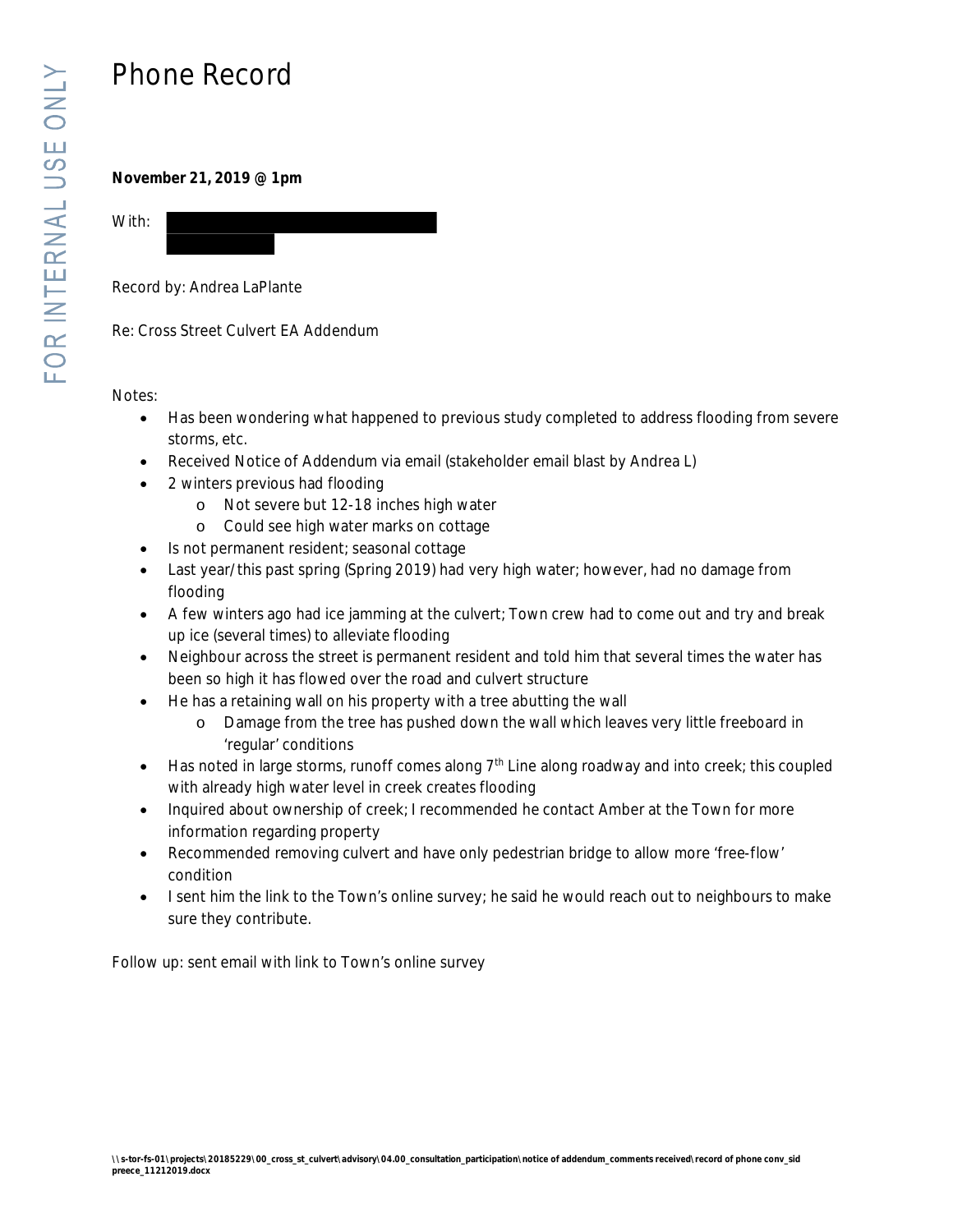| From:           | Amber Leal <aleal@innisfil.ca></aleal@innisfil.ca>       |
|-----------------|----------------------------------------------------------|
| Sent:           | Monday, November 25, 2019 2:34 PM                        |
| To:             | Andrea LaPlante; Sarvejit Nagi; Customer Service         |
| Cc:             | Roberto DaSilva                                          |
| Subject:        | Summary of Today's Communications Cross Street Bridge EA |
| Follow Up Flag: | Follow up                                                |
| Flag Status:    | Flagged                                                  |

Hi Everyone,

I spoke with on the phone today regarding the Notice of EA Addendum for RDS61 Cross Street Bridge. He is a resident of nearby Cedar Grove Avenue. His contact information is

is a previous Councillor for the Town and highlighted some valuable information from the past regarding this project.

- He indicated the stormwater pond in Previn Court has a long history of functioning incorrectly and in the past has caused many issues regarding drainage in relation to quantity and quality down through to the outlet
- He also noted that there is a hole in the culvert at Cross Street
- I gave an update on project constraints including the fact that the Town does not own the channel east of St. Johns known as Banks Creek, the status of reopening the EA as the preferred alternative in the past is no longer applicable as the structure itself is in pretty good condition.
- I invited to fill out the survey we have asked residents to fill out that are impacted by these channel works at getinvolvedinnisfil.ca/culverts

AE Team – we will need to look into this for the project file.

CS Team – could you please log this correspondence to the project?

Warmest Regards,

Amber Leal, B.Sc., C.E.T Capital Project Manager

705-436-3740 Ext. 3246 1-888-436-3710 (toll free) 705-220-3543 (cell) 705-436-7120 (fax) aleal@innisfil.ca

**Town of Innisfil** 2101 Innisfil Beach Road Innisfil ON L9S 1A1





*This information is intended only for the person, persons, entity, or entities to which it is addressed; does not necessarily represent the views of the Town of Innisfil; may contain information that is privileged, confidential or exempt from disclosure under the Municipal Freedom of Information and Protection of Privacy Act. If the reader is not the intended recipient or the employee or agent responsible for delivering the message to the intended recipient, you are hereby notified that any dissemination, distribution, or copying of this communication is strictly prohibited. If you received this communication in error, please notify us immediately by return e-mail and delete the correspondence from your computer*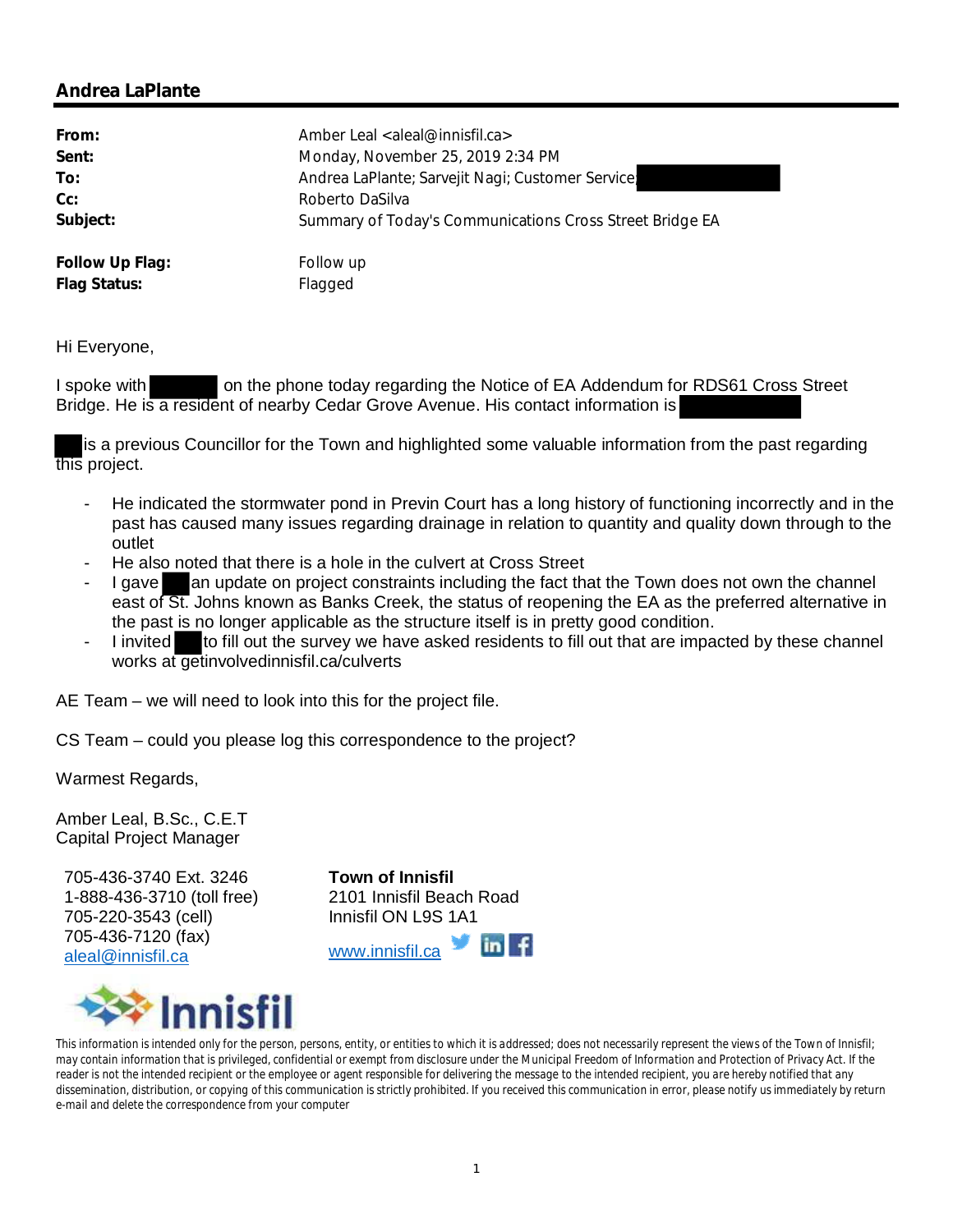| From:           | Amber Leal <aleal@innisfil.ca></aleal@innisfil.ca> |
|-----------------|----------------------------------------------------|
| Sent:           | Thursday, November 28, 2019 9:40 AM                |
| To:             | Andrea LaPlante                                    |
| $Cc$ :          | <b>Customer Service</b>                            |
| Subject:        | RDS61 Cross Street Bridge Improvements (CS)        |
|                 |                                                    |
| Follow Up Flag: | Follow up                                          |
| Flag Status:    | Completed                                          |

Hi

I have heard your concerns below and will ensure to put you on the correspondence list regarding this project.

I have heard from a few residents nearby your property and I will aim to come up with a solution that will help with your concerns specifically as they are similar to those of your neighbours.

Through this exercise, we were aiming to get a more holistic idea of actual impacts to residents and I think we've been able to do that.

I will ensure that through the EA addendum, we address channel erosion and downstream bank protection.

Will follow up with you in a few months.

Warmest Regards,

Amber Leal, B.Sc., C.E.T Capital Project Manager

705-436-3740 Ext. 3246 1-888-436-3710 (toll free) 705-220-3543 (cell) 705-436-7120 (fax) aleal@innisfil.ca

**Town of Innisfil** 2101 Innisfil Beach Road Innisfil ON L9S 1A1 www.innisfil.ca



*This information is intended only for the person, persons, entity, or entities to which it is addressed; does not necessarily represent the views of the Town of Innisfil; may contain information that is privileged, confidential or exempt from disclosure under the Municipal Freedom of Information and Protection of Privacy Act. If the reader is not the intended recipient or the employee or agent responsible for delivering the message to the intended recipient, you are hereby notified that any dissemination, distribution, or copying of this communication is strictly prohibited. If you received this communication in error, please notify us immediately by return e-mail and delete the correspondence from your computer*

**From:**

**Sent:** November 24, 2019 3:29 PM To: Amber Leal <aleal@innisfil.ca>; laplantea@ae.ca **Subject:** Fw: Drain Piping at 7th line and St John

**[EXTERNAL]**

7th Line Storm Drainage Outlet.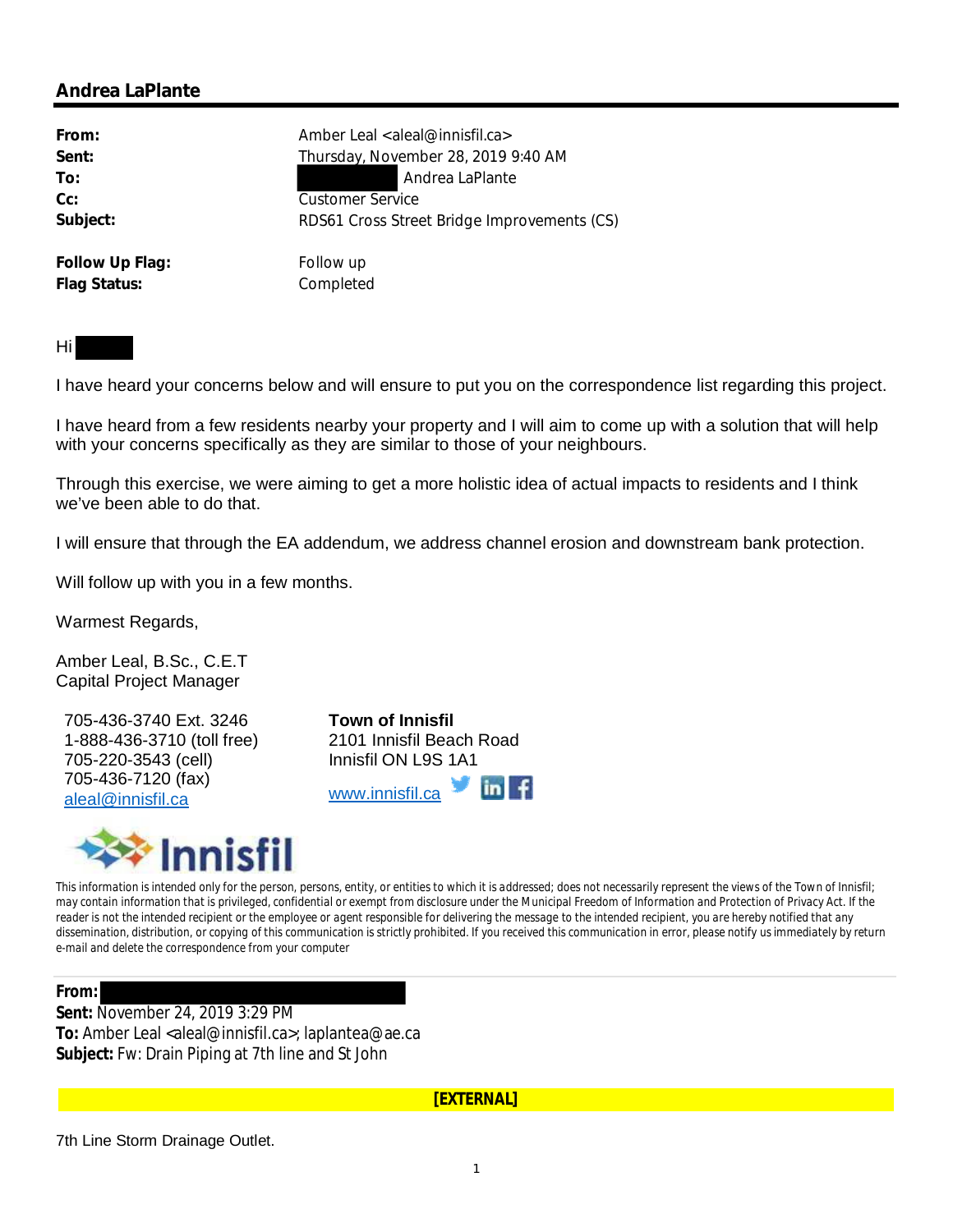Dear Amber Leal and Andrea LaPlante,

The issue of flooding and especially erosion to private properties has and will continue to be of great concern to residence and the question is why "delay" the 7th line storm drainage project?.

 I have indicated personal concerns in the past when the subdivision by Webster and 7th line was being developed, storm water was running directly to the Lake because there was no longer marsh land and green space to absorb and collect rain water. Today it continues to be an increasing concern as the land is being developed, construction is booming, but no recourse for storm water generated by these developers.

I honestly believe the Town of Innisfil should be more responsible and vigilant in protecting existing residences by implementing infrastructural drainage plans without delay.

#### Regards

 until the issue of controlling storm water via St John creek to Lake Simcoe. ----- Forwarded Message -----

**From:**

**To:** Inquiry Customer Service <inquiry@innisfil.ca> **Sent:** Thursday, June 22, 2017, 07:12:47 p.m. EDT **Subject:** Drain Piping at 7th line and St John



The town Of Innisfil,

Earlier this year the old underground storm water piping was replaced at the intersection of the 7th Line and St John. The only problem it was redirected to run into my property causing erosion that is now happening and I would like for someone to address this concern.

Note: this is my third complaint and if there is no resolution I will be seeking to pursue legal action. Attached are a few of my pictures that shows concerns.

Regards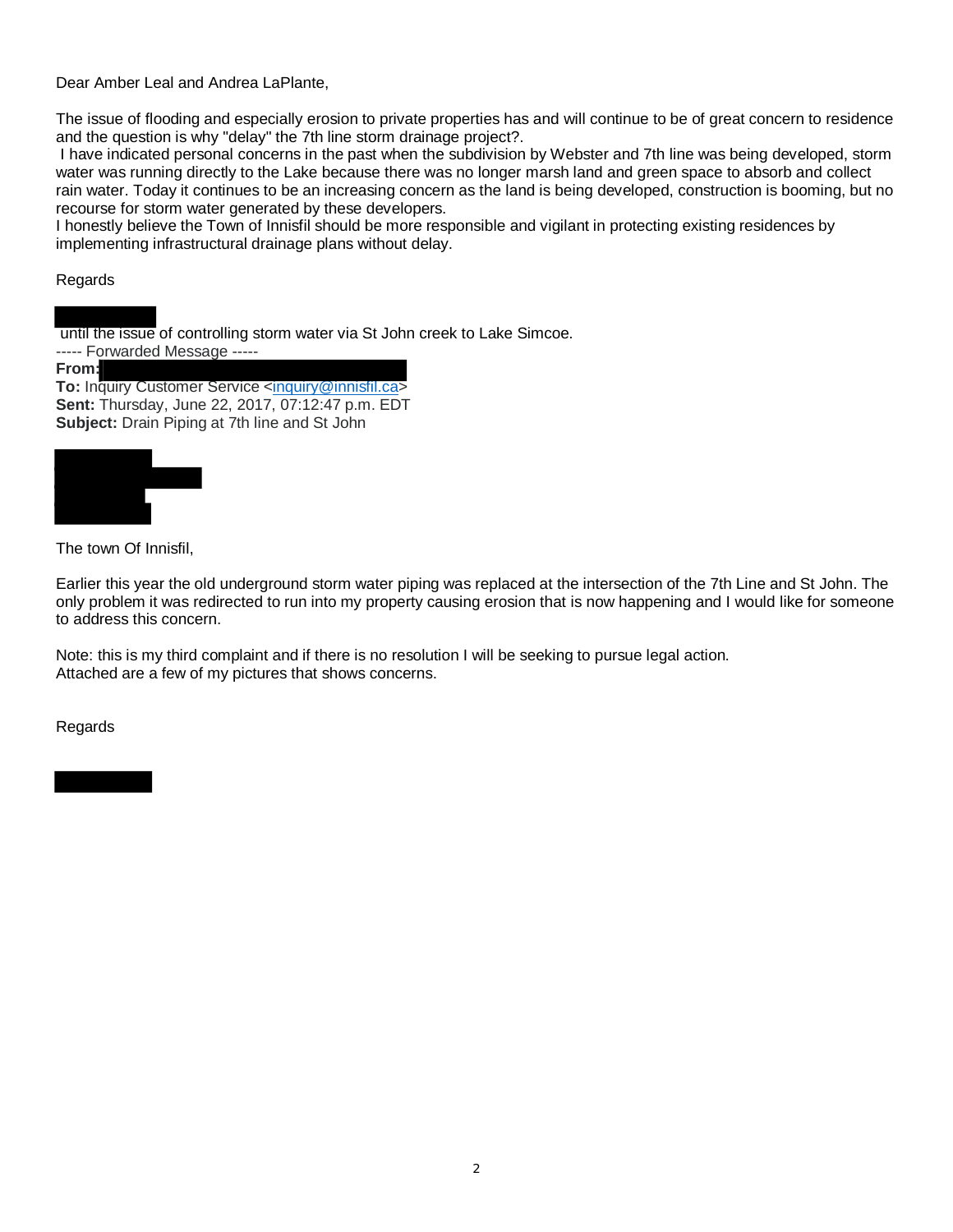# Phone Record

**November 25, 2019 @ 10:15am**



Record by: Andrea LaPlante

Re: Cross Street Culvert EA Addendum

Notes:

- Previous Town councillor
- · Concerned that issue with flooding is the upstream flow that is coming from Previn SWM pond
- · Flows from Previn SWM pond are high and dirty during storm events
- Water is also coming from  $20<sup>th</sup>$  Street and down to  $7<sup>th</sup>$  Line
- · High flows are causing erosion and flooding issues
- The SWM pond at Previn is likely undersized and only designed for subdivision and not additional flows
- · Previn Court construction around 2007
- · Understands the high-water levels at Lake Simcoe result in flooding when upstream flows have nowhere to go
- $\bullet$  Is an option to install pipe from  $7<sup>th</sup>$  Line straight to Lake?
- $\bullet$  7<sup>th</sup> Street culvert was replaced about 3 years ago didn't help flooding issues; likely just a pipe replacement
- · Similar flooding issues along Simcoe Blvd.; issue was addressed through enlarging SWM pond at Royal Alcona
- · Noted that the 2 properties on either side of outlet to Lake Simcoe on Cross Street were for sale; the south property was recently sold; the north property had removed its for-sale sign after about a year of being on the market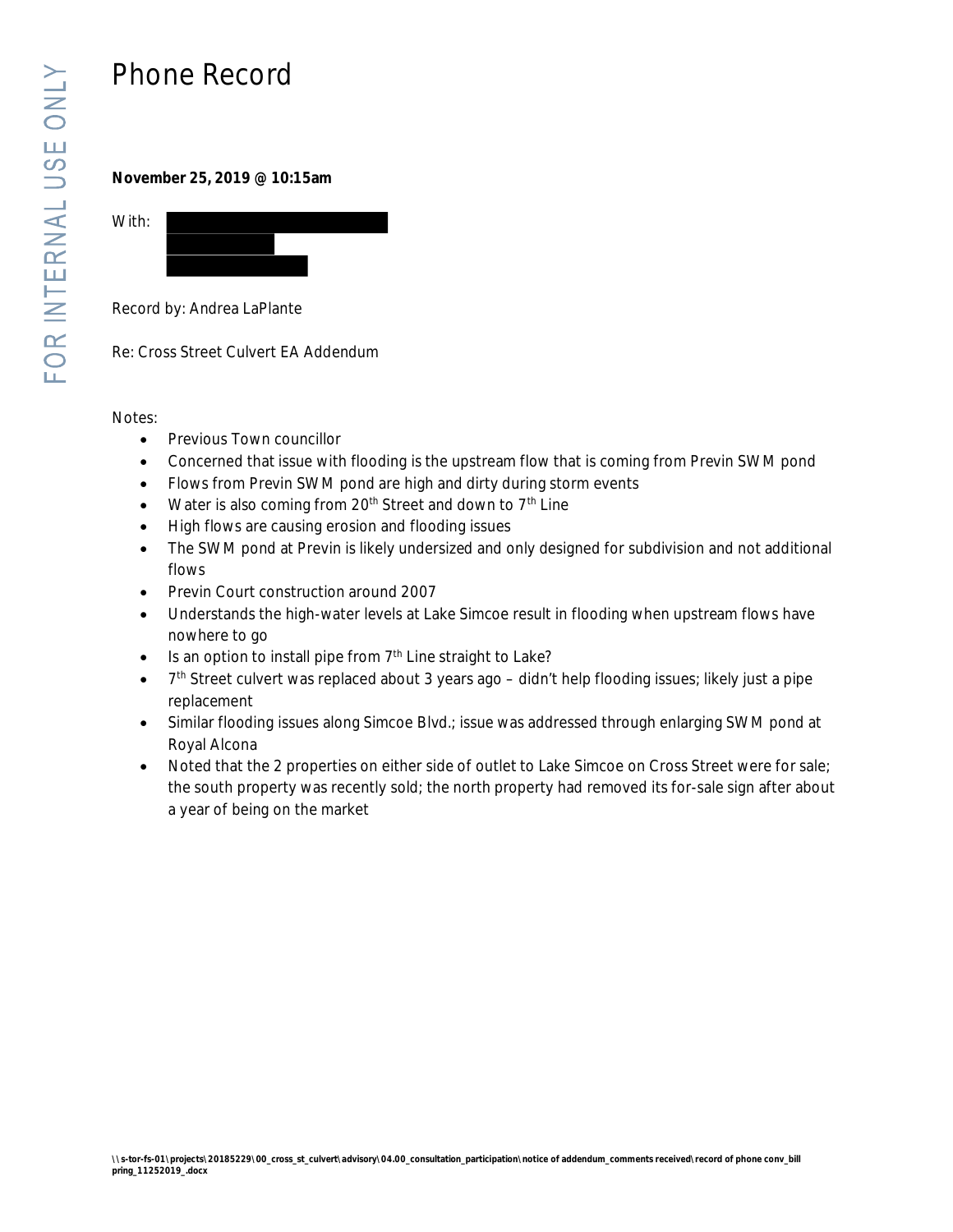| From:           | Amber Leal <aleal@innisfil.ca></aleal@innisfil.ca> |
|-----------------|----------------------------------------------------|
| Sent:           | Wednesday, January 22, 2020 10:50 AM               |
| To:             |                                                    |
| Cc:             | Sarvejit Nagi; Andrea LaPlante; Roberto DaSilva    |
| Subject:        | RE:                                                |
| Follow Up Flag: | Follow up                                          |

Hi

Hope all is well. Looks like you caught me when I had left for the day and gone on vacation.

I understand you are the new owner of and would like information on the project that is occurring in this location. I also understand that you have contacted our consultant that we have been working with on the project as well today and they provided you with information as to where we are in the project.

Did they provide you with everything you needed?

**Flag Status:** Completed

Our website has great information regarding the building the process and unfortunately, I'm no expert in this matter.

https://innisfil.ca/living/ourservices/book-a-building-or-septic-inspection/step-2-applying-for-a-construction-ordemolition-permit/building-permit-applications/

Warmest Regards,

Amber Leal, B.Sc., C.E.T Capital Project Manager

705-436-3740 Ext. 3246 1-888-436-3710 (toll free) 705-220-3543 (cell) 705-436-7120 (fax) aleal@innisfil.ca

Town of Innisfil 2101 Innisfil Beach Road Innisfil ON L9S 1A1 www.innisfil.ca

This information is intended only for the person, persons, entity, or entities to which it is addressed; does not necessarily represent the views of the Town of Innisfil; may contain information that is privileged, confidential or exempt from disclosure under the Municipal Freedom of Information and Protection of Privacy Act. If the reader is not the intended recipient or the employee or agent responsible for delivering the message to the intended recipient, you are hereby notified that any dissemination, distribution, or copying of this communication is strictly prohibited. If you received this communication in error, please notify us immediately by return e-mail and delete the correspondence from your computer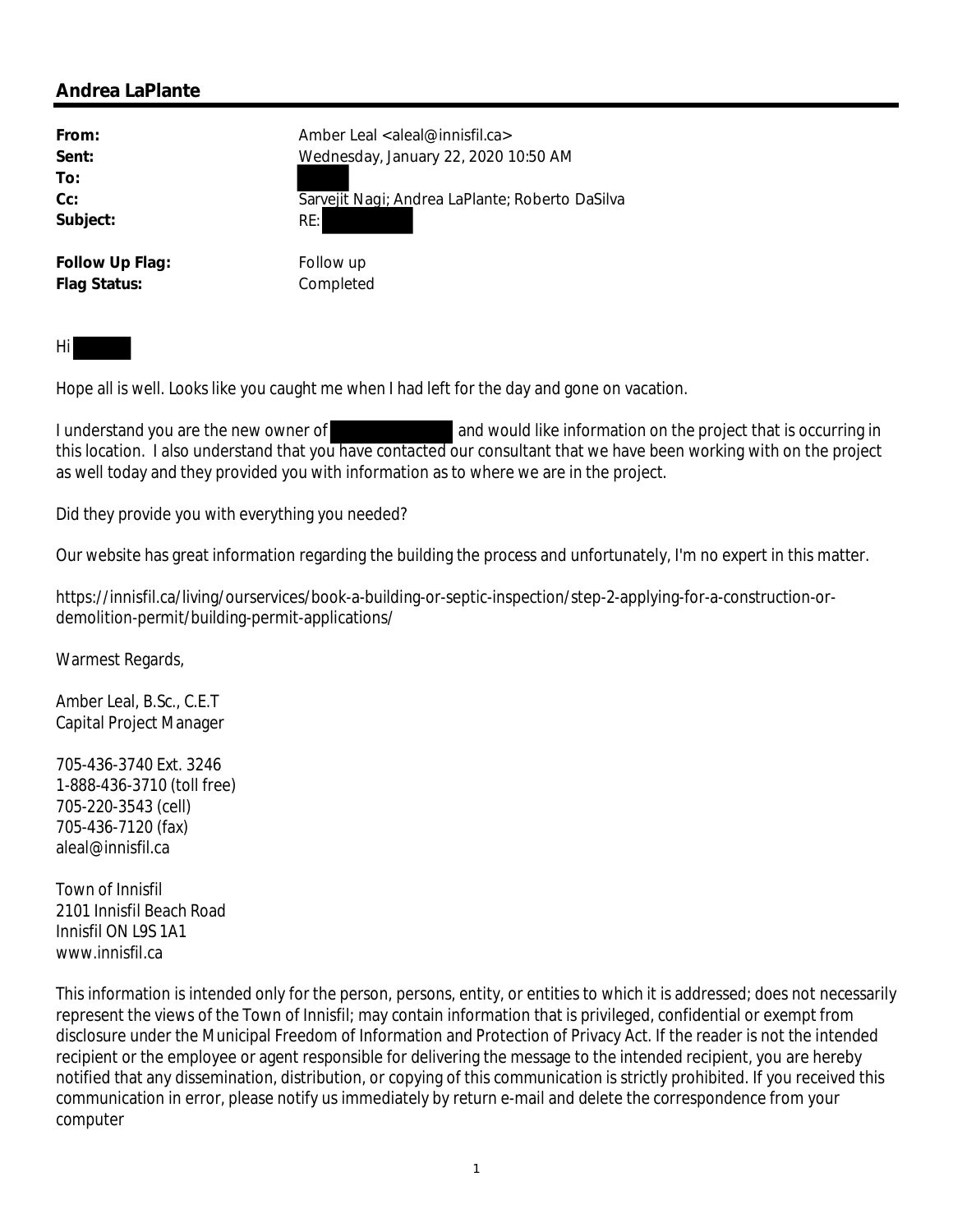| -----Original Message-----                             |  |  |
|--------------------------------------------------------|--|--|
| From:                                                  |  |  |
| Sent: January 10, 2020 6:10 PM                         |  |  |
| To: Amber Leal <aleal@innisfil.ca></aleal@innisfil.ca> |  |  |
| Subject:                                               |  |  |

[EXTERNAL]

Hello i am the new owner of banks creek runs through my property from cross to lake simcoe and i am not aware of this project and would like information as i am planning on building a new home Please send me any information as soon as possible.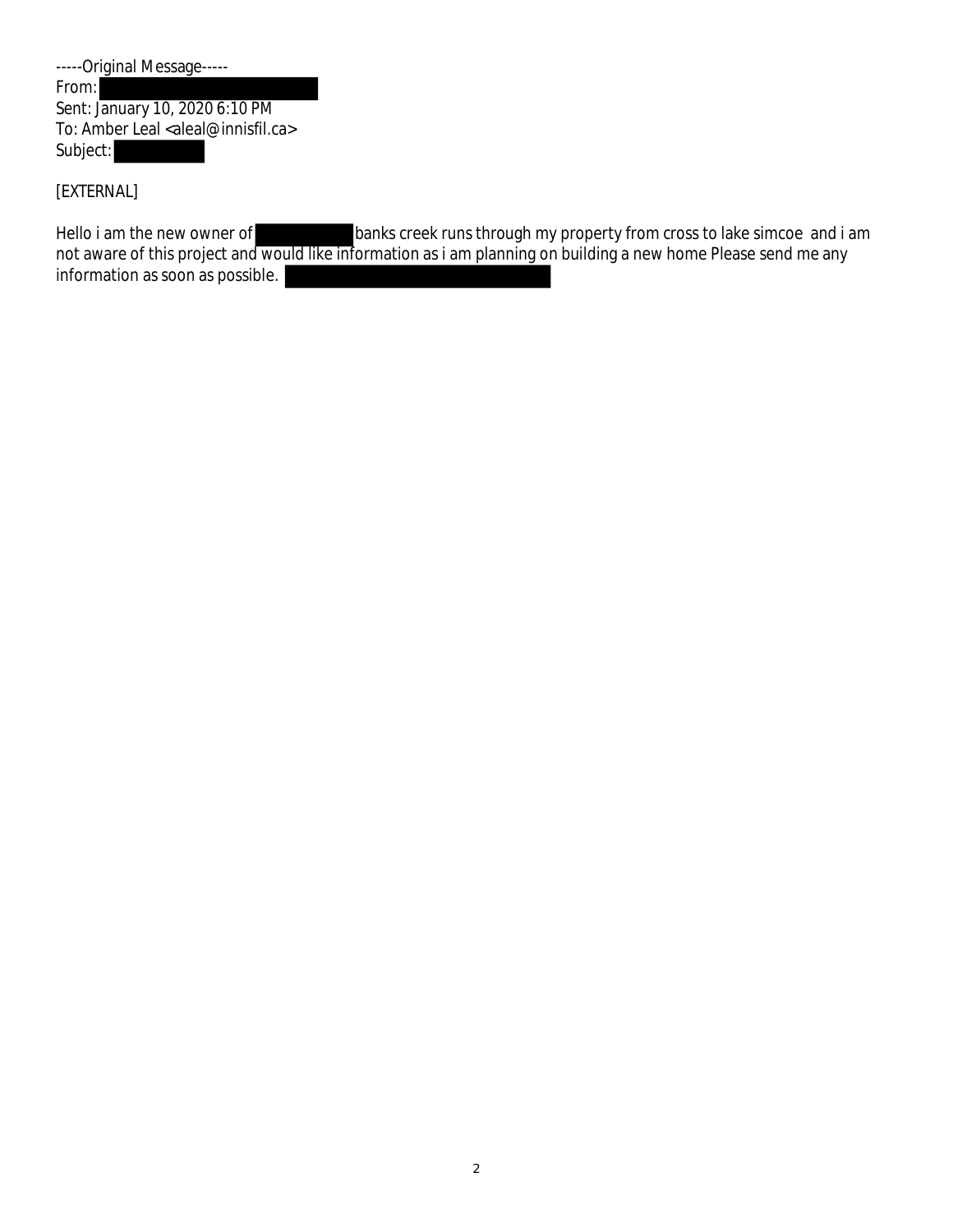| From:           | Amber Leal <aleal@innisfil.ca></aleal@innisfil.ca>           |
|-----------------|--------------------------------------------------------------|
| Sent:           | Monday, November 18, 2019 1:59 PM                            |
| To:             | Customer Service                                             |
| $Cc$ :          | Roberto DaSilva; Sarvejit Nagi; Andrea LaPlante; Angela Peck |
| Subject:        | New MOAR case                                                |
| Follow Up Flag: | Follow up                                                    |
| Flag Status:    | Flagged                                                      |

Hi CS,

Could someone please create a MOAR case for ?

called me in response to the notices that we sent out regarding updating the EA as it doesn't make sense for us to replace the bridge anymore.

She expressed frustration at the fact that the EA was completed 10-15 years ago and it recommended a solution and they were excited because they have had to deal with this ever increasing flooding situation that is causing damage to their property.

I heard her and explained what I'm working on and how I am looking for potential ways to help her fix the extended erosion along her property moving forward.

I also explained that this watercourse is technically owned by the Crown. It used to be owned by a private corporation which has dissolved. When that happens for whatever reason, sometimes the Crown takes possession and they are absolved of having any responsibility regarding any kind of operations and maintenance.

Though the Town is in the process of having this watercourse downgraded to us it is not ours yet and therefore we are not responsible for anything occurring here YET.

When the Town does own it, we do not get the same kind of liberties when it comes to lack of operation and maintenance. So anticipating that we will own it, I told her I would help her to find something that would help her deal with this issue.

I told her I would follow up in a couple of months regarding progress and the closing of this EA. I also asked her to write down her concerns via the survey that we sent out for residents to fill out (digitally) to get the feedback regarding what they are actually experiencing out there regarding flooding, conveyance and property access as a result of this watercourse. That survey can be found at getinvolvedinnisfil.ca/culverts.

Can you please also attach this correspondence to Capital Project RDS61 Cross Street.

Can you also attach a follow up date for me to contact her for say April  $1<sup>st</sup>$ , 2020 to give her an update on the project and the direction we are headed at that point.

Warmest Regards,

Amber Leal, B.Sc., C.E.T Capital Project Manager